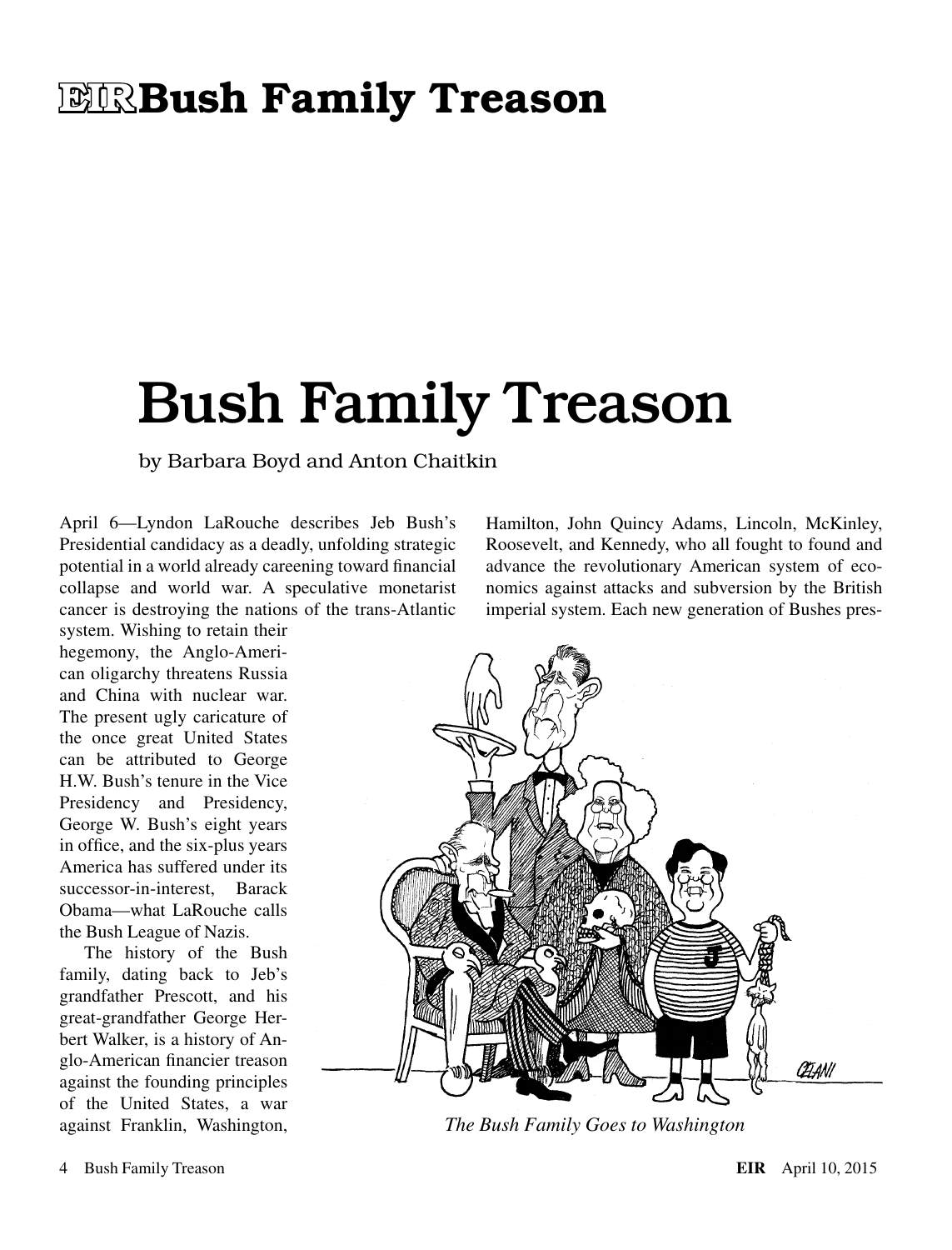ents itself as a markedly dumber version of the same fundamental species. They have no principles or morals, aside from abject loyalty to family and to the London/ Saudi/Wall Street axis they serve. Anglophilic to the core, they proudly trace their roots to the House of Windsor.

No Bush has ever been his "own man," the status Jeb Bush trumpets for himself at every public occasion. This claim is so ridiculous that *New York Times* columnist Maureen Dowd has taken to calling him "I Am My Own Man Bush." Being your "own man" implies a thinking identity, imagination, and bedrock moral principles, all of which the Bushes lack. For character, the Bushes have substituted one burning ambition, first set forth by Prescott and grandfather George Herbert Walker for George H.W. Bush, and then by George H.W. Bush for his sons George and Jeb—to exercise the power of the U.S. Presidency on behalf of Wall Street.

In 1992, *EIR* published *George Bush, The Unauthorized Biography*, an exhaustively researched book, used by Bill Clinton's Presidential campaign as a manual for understanding the Bush species, breaking what had been the family's firewall of secrecy. Other books have followed. After reviewing the literature, we provide here an updated series of vignettes to demonstrate why Jeb Bush poses such an imminent danger. This is our opening overview; we will publish more in upcoming issues. $<sup>1</sup>$ </sup>

#### **Prescott Bush, the Hitler Project, and the Secret Government**

Nazi Links: The relevant species history begins with E.H. Harriman acquiring the bankrupt Union Pacific Railroad, financed through the British royal family's private financier, Sir Ernst Cassel, Cassel's New York partner Jacob Schiff, and members of the Rockefeller family. Like everything else on Wall Street, the financiers traded on what others had created. In 1919, G.H. (Bert) Walker, a St. Louis-born, British-schooled operative of British and Morgan bankers, set up a private bank for E.H. Harriman's sons, Averell and Roland, W.A. Harriman and Company.

In 1926, Bert brought his son-in-law, Prescott Bush, into this enterprise, Prescott and Roland Harriman



Copyright Washington Star collection/washington Post/ Reprinted by permission of D.C. Public Library *Prescott Bush*

having sworn lifetime blood oaths to each other as members of Yale's secret satanic Skull and Bones society. Beginning in 1920, W.A. Harriman and Company under Bert Walker's direction, began looting post-World War I Germany, acquiring control over shipping (the Hamburg-America ship line), and buying into steel production and raw materials. When the Depression hit, W.A. Harriman merged with Brown Brothers, the British family investment firm of Montagu Norman, the pro-Nazi head of the Bank of England. Brown Brothers Harriman was the largest private investment bank in the United States, and Prescott Bush was installed as its managing director. According to his account, Prescott presided over the weekly Thursday partners meeting at the firm, assisted by "silent and properly attired British floor attendants."

Prescott Bush presided over a banking complex tightly interwoven with the funding centers for Adolf Hitler and the Nazi party. Most notable was their subsidiary, the Union Banking Corporation (UBC), a money-management front for Fritz Thyssen, the leading German steel and coal tycoon. Brown Brothers

<sup>1.</sup> The most important of the newer books on the Bush family are Russ Baker's extensively researched *Family of Secrets,* and Kevin Phillips' *The Bush Dynasty.* Robert Parry continues to be the most diligent reporter on the Bush family's secret government apparatus.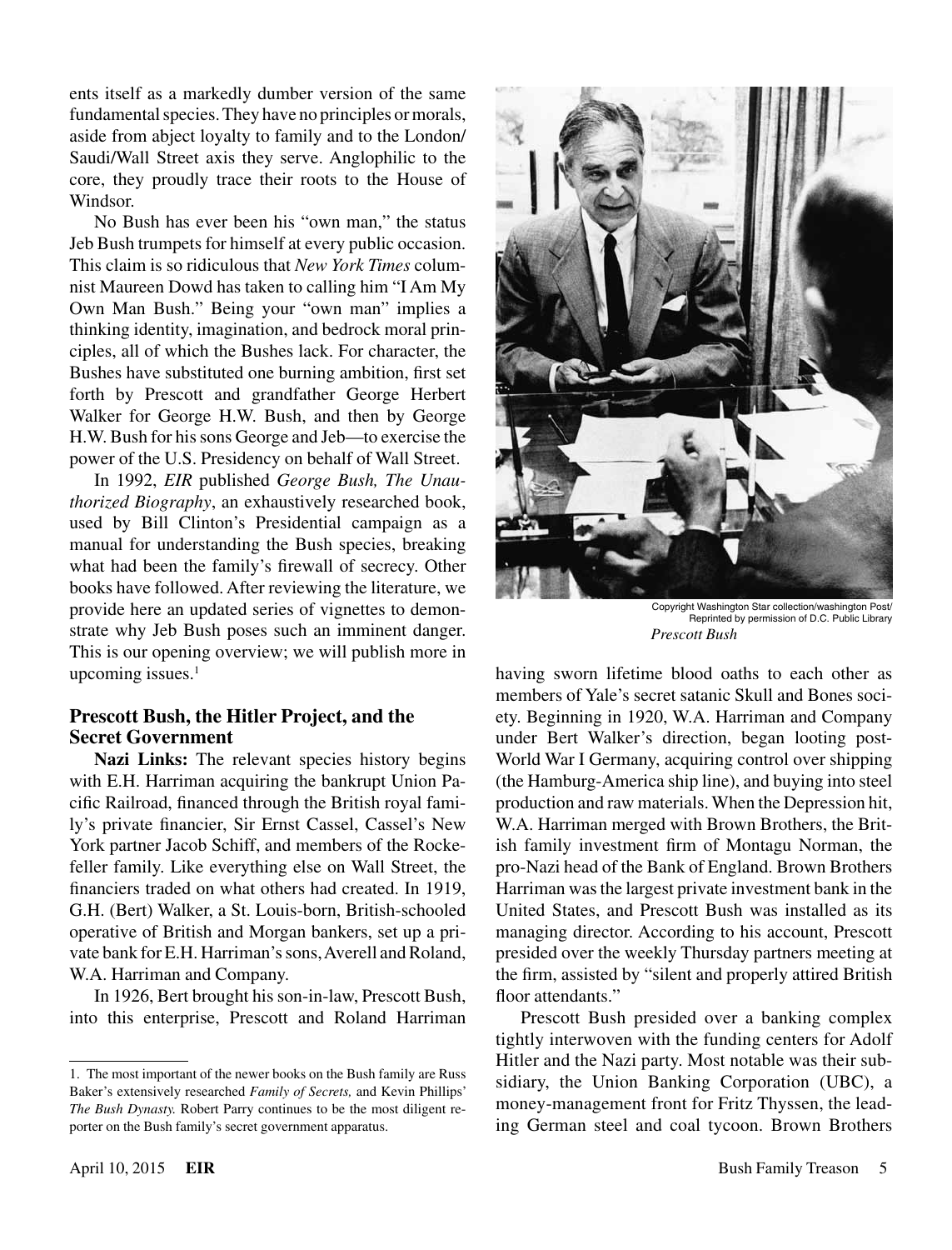Harriman was also the bank of the Consolidated Silesian Steel Company, which included Thyssen's Nazi business partner Friedrich Flick among its owners, and utilized slave labor from Auschwitz in its operations. In addition, Bush was the director of a number of companies associated with Thyssen, including the Silesian American Corporation. Thyssen, by his own account, was the chief financier of Hitler's rise to power in Germany. By the late 1930s, Brown Brothers Harriman had bought and shipped millions of dollars of gold, fuel, steel, coal, and U.S. Treasury bonds to Germany, both feeding and financing Hitler's war build-up.

The lawyers for Brown Brothers Harriman in their Nazi dealings were the Dulles brothers, John Foster and Allen Dulles, both of whom were intimates of Prescott Bush throughout their lifetimes. John Foster Dulles continued his support for Hitler right up to Hitler's attack on Britain, promoting Hitler as a marcher lord who would destroy emergent Russia. He was joined in this project by Montagu Norman, then at the Bank of England and formerly at Brown Brothers, the family bank, who coordinated the Hitler project for the British elites.

In the Autumn of 1942, the U.S. government seized the assets of UBC and Silesian American Corporation under the Trading with the Enemy Act.

Any remaining doubt about Prescott Bush's witting participation in the Anglo-American Hitler project is removed when the 1932 International Congress of Eugenics is considered, together with Prescott's lifelong devotion to eugenics and population control. The Congress was held at New York's American Museum of Natural History and paid for by Averell Harriman, Bush's favorite partner. It featured Nazi doctor Ernst Rudin, who was unanimously elected by the assembled as President of the International Federation of Eugenics Societies. The society advocated sterilization of mental patients, execution of the insane, criminals, and the terminally ill, and race purification by preventing births to parents of "inferior blood stocks." These measures were allegedly necessary to prevent lesser breeds from monopolizing the world's finite resources.

When Franklin Delano Roosevelt took office in 1933, he threw down the gauntlet to Prescott and his ilk in his first inaugural speech, condemning the moneychangers of Wall Street: "They have no vision and when there is no vision the people perish. Yes, the money changers have fled from their high seat in the temple of our civilization. We may now restore the temple to ancient truths. The measure of that restoration lies in the extent to which we apply social values more noble than mere monetary profit." Prescott Bush hated FDR, remarking later: "The only man I truly hated lies buried in Hyde Park." Upon FDR's death, Prescott, the Dulles brothers, and their Wall Street friends went to work dismantling FDR's America, replacing it with the structures of speculative finance and the Cold War national security state.

**The Security State:** Beginning in the Truman Administration, and more emphatically in the Eisenhower Administration, the British/Wall Street financier retainers took the reins of U.S. national security policy. Manipulation of U.S. public opinion through mass profiling and advertising campaigns and destabilizations, and coups against governments unwilling to kowtow to the Anglo-Americans, became the order of the day. These operations were run through special situation groups functioning in the White House.

In a joint operation with British intelligence, the Dulles brothers overthrew Mohammed Mossadegh, the democratically elected leader of Iran. In 1954, they staged a coup against Guatemala's President, who refused to obey the dictates of the United Fruit Company, utilizing a pastoral letter from Cardinal Spellman of New York, supporting the coup as a critical ingredient. Their "Gladio" operation, featuring unrepentant former Nazis as a first line against any putative Russian invasion of Europe, resulted in numerous terrorist destabilizations of Europe throughout the 1960s and 1970s, with its Nazi heirs forming Victoria Nuland's "freedom fighters" in Ukraine today. Their actions against Ho Chi Minh in Vietnam led to America's first population war and the destruction of the military of the United States. Infamously, they planned the overthrow of Fidel Castro in the Bay of Pigs, a fiasco which resulted in Allen Dulles's firing in the early days of the Kennedy Administration.

Prescott Bush and his close friend, National Security Advisor Gordon Gray, father of H.W.'s close friend C. Boyden Gray, were President Eisenhower's favorite golf partners. Prescott moved to Washington as the U.S. Senator from Connecticut in 1952, and was privy to all of the Dulleses' secret government operations. Two of Prescott's intelligence projects from that period played a critical role in shaping the secret government and its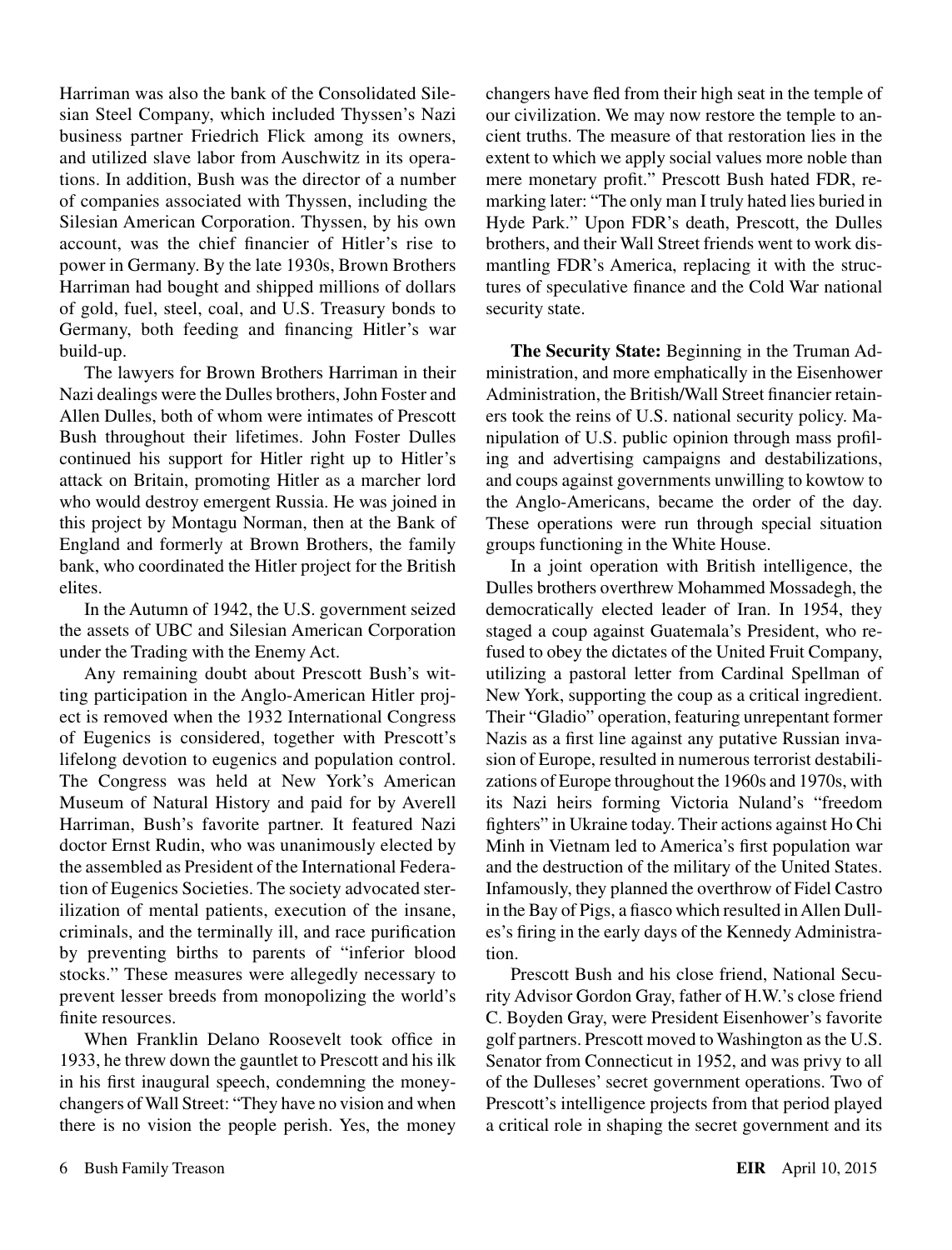operations to the present day—the H. Smith Richardson Foundation and the National Strategy Information Center. Prescott Bush argued strenuously throughout his life against any oversight by Congress or others over the covert operations conducted by his friends in the secret government.

 The Bush family knew H. Smith Richardson of the Vicks Chemical Company through Sears Roebuck Chairman, Gen. Robert F. Wood (ret.). Wood had been president of America First, which lobbied against America entering the war against the Nazis, and Richardson had provided the start-up money for America First. The H. Smith Richardson Foundation was organized by Eugene Stetson, Jr., Richardson's son-in-law, who worked for Prescott Bush at Brown Brothers Harriman as an assistant manager. H. Smith Richardson took part in the CIA's MK-Ultra program, which featured large-scale testing of psychotropic drugs, including LSD, on unwitting U.S. citizens. The Foundation trained intelligence operatives for the U.S. government, including the CIA, and participated in off-the-books Agency operations.

The National Strategy Information Center was founded in 1962, in the wake of the Bay of Pigs fiasco, by Prescott Bush, Prescott Bush Jr., William Casey, and Leo Cherne. Its director was Frank Barnett, former program director for Smith Richardson. One of its key operatives was Roy Godson. Early on, the Center conduited funds to the London-based Forum World Features, functioning as if it were a genuine wire service, which circulated CIA-authored "news stories" to 300 newspapers internationally.

According to Bush family lore, when George and his brothers visited Prescott, they heard again and again Prescott's furious ramblings about Kennedy's mistake at the Bay of Pigs and the Communist threat emerging in Latin America. According to Prescott, Allen Dulles's invasion plan was well thought out, but Kennedy lacked the guts to carry it through. There is a well-founded belief that when Jack Kennedy fired Allen Dulles over the Bay of Pigs disaster, he signed the death warrant for his own assassination by Wall Street, London, and their secret government. The Cuban exiles trained to invade Cuba under infamous Miami CIA Station Chief Ted Shackley, became the center of all future Bush operations in Florida. They were essential to the development of Jeb Bush's Florida political and business career. The continued subjugation of the Americas on behalf of Wall Street became a continuing family obsession.

#### George H.W. Bush: The New World Order

When Jeb Bush gives his stock campaign speech, he insists that he loves his father and his brother, unconditionally, and believes they were great Presidents. But, like everyone else who exists in a family, he can't be held accountable for whatever sins his very different relatives committed. He says he won't "re-litigate" the Iraq War, referring only vaguely to "mistakes" which were made. He points to his Mexican wife, his Catholic faith, his Texas education, and his alleged moderate wonkish political views as distinguishing him from his father and his brother. Why not? Similar public relations gambits to camouflage and hide the true Bush nature have worked in the past.

According to the lore, after attending Yale and joining Skull and Bones, George H.W. Bush broke from Prescott's Anglo-American financier mold by becoming an "independent" Texas oilman, making his fortune in the hardscrabble Permian basin of West Texas. George W. Bush also landed in the Texas oil business following the same Yale education and dip in Satanism,

### George Bush: The Unauthorized Biography

By Webster G. Tarpley and Anton Chaitkin

**The groundbreaking and widely cited exposé of the Bush family, in a new edition.**

The Unauthorize Biography Webster G. Tarpley and Anton Chaitki

EORGE

**Now available in PDF format from the LaRouche Publications Store.**

**\$19.95** Or order by phone: **800-278-3135**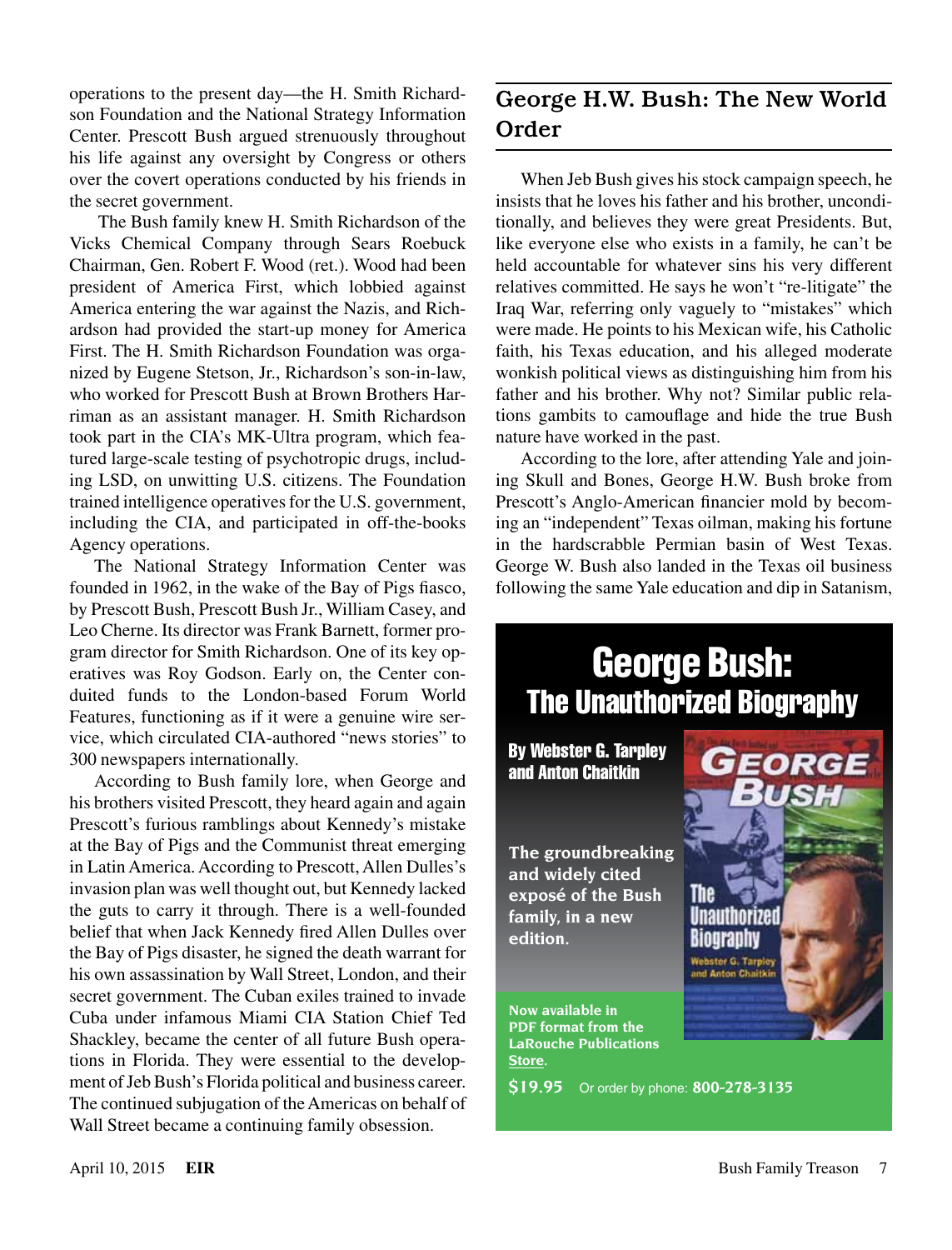but became a Christian fundamentalist in the course of overcoming early struggles with alcohol. All of these distinctions are, as the actual history shows, without a difference.

G.H.W. landed in Texas courtesy of a job arranged for him by his beloved Uncle Herbie, son of grandfather George Herbert Walker, and by Prescott, at Dresser Industries, the holder of important patents on oil-drilling equipment, and a significant defense contractor. W.A. Harriman and Company purchased Dresser in 1928. Midland, Texas, where G.H.W. spent most of his early career, was the oil industry outpost for Wall Street. The West Texas town was filled with Ivy League graduates out to exploit Texas oil with Wall Street money. G.H.W.'s early ventures were backed by Uncle Herbie and diverse Brown Brothers Harriman clients, including Eugene Meyer of the *Washington Post*.

The key venture for G.H.W. was Zapata Offshore Company, founded in 1954, a "pioneer" in offshore drilling platforms. Zapata had platforms in the Caribbean (conveniently, 40 miles off the Cuban coast), near Medellín, Colombia, in the Gulf of Mexico, Trinidad, Borneo, and the Persian Gulf. Clients included the Kuwait Shell Petroleum Development Company, beginning G.H.W.'s long relationship with the brutal emirate of Kuwait. During the 1960s, Zapata Offshore's contracts were increasingly with Royal Dutch Shell, the Anglo-Dutch heart of Big Oil. As a result Zapata Offshore had British insurance, British investors, British directors, and drilling sites in British Commonwealth oil fields in much of the world. Recent accounts about Zapata Offshore, based on interviews with intelligence veterans, provide substantial evidence that it was a Dulles Brothers proprietary for the CIA and an off-thebooks purchasing agent for the agency. Zapata Offshore's board included Jimmy Gammell, a significant figure in British intelligence circles.

In 1963-64, G.H.W. first ran for public office against Sen. Ralph Yarborough of Texas, a race he lost. His platform included opposition to the Civil Rights Act of 1964, a government-in-exile invasion of Cuba, a "limited extension" of the war in Vietnam including use of tactical nuclear weapons, right to work laws, complete deregulation of the economy, and rabid opposition to government-sponsored infrastructure projects. He ran more successfully in 1966 as a "moderate," when his J. Walter Thompson advertising campaign guru insisted that issues should play no part in the campaign. "Over and over again, on every television set in Houston, George H.W. Bush was seen with his coat slung over his shoulder, his sleeves rolled-up, walking the streets of his district, grinning, gripping, sweating, letting the voters know he cared. About what, he never made clear." (Joe McGinnis, *The Selling of the President 1968* [Trident Press: 1969].)

In Congress, Bush revived the British royal family's Hitler eugenics project, this time in the more "moderate" form of Zero Population Growth, committing slow genocide against developing countries by denying them the means of existence and launching perpetual wars.

As head of the Republican Task Force on Earth Resources and Population, Bush promoted the racist William Shockley, who advocated a program of mass sterilization of the unfit and mentally defective to stop the "down-breeding" of the gene pool. The special targets of Shockley's program were African-Americans. He also promoted Paul R. Ehrlich, who advocated the addition of mass sterilization agents to the water supply and a tough foreign policy, including termination of food aid to starving nations. As Richard Nixon's liaison to China (1974-75), G.H.W. proposed that Deng Xioping sterilize his population in order to curb population growth. At the same time, Henry Kissinger was writing National Security Study Memorandum (NSSM) 200, establishing population control as a national security program of the United States. NSSM 200 justified the U.S. commitment to enforcing zero population growth policies on the Third World (including wars and famines) by noting that the U.S. could not obtain needed natural resources from these countries if their people were too numerous, and could resist the looting of their nations.

Following his brief stint as CIA Director (1976-77), G.H.W. became an international investment banker from 1977 through 1980. He chaired the executive committee of the First International Bank of Houston and directed First International Bankshares Ltd., both subsidiaries of the Interfirst Group. According to numerous sources, G.H.W.'s main job was attracting Saudi and other Gulf money. He had strong ties to the Saudi royal family beginning with Zapata Offshore's operations in the Persian Gulf; that relationship was cemented during Bush's tenure at the CIA, with the Saudis already recognized as Wall Street's critical Middle Eastern ally and a premier source of off-the-books funding for covert ops. When the Saudis made Prince Bandar their U.S. Ambassador during the Bush White House years, he became so close to the Bush family that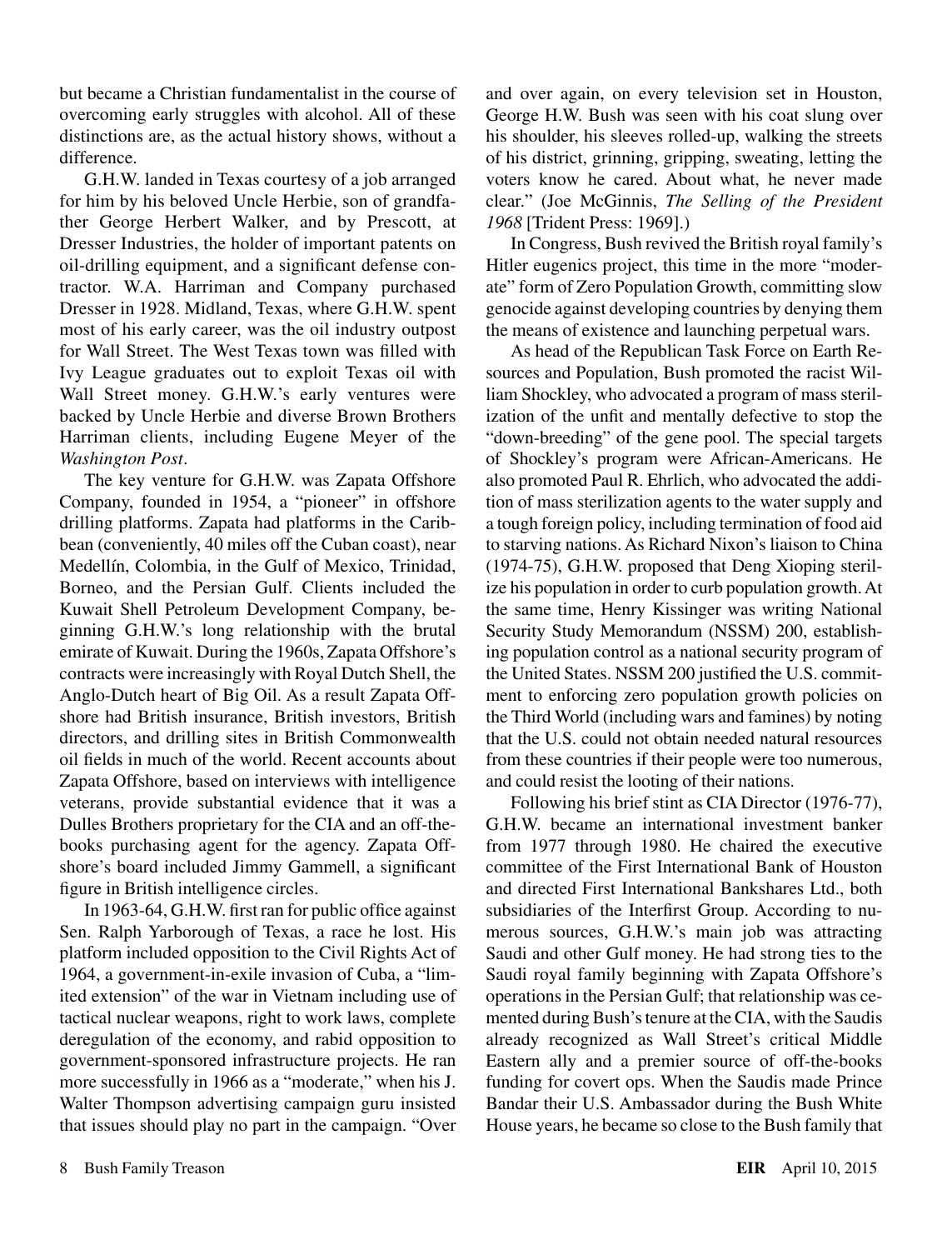he was nicknamed Bandar Bush.

Throughout this time, Prescott was furiously promoting G.H.W. as the appropriate choice for U.S. Vice President, first with Nixon—based upon Prescott's close ties to Nixon and early financial sponsorship of his career—then with Gerald Ford. Nixon made him UN Ambassador and then chairman of the Republican National Committee, where he played a significant role in the Watergate conspiracy. Ford made him U.S. liaison to China, and CIA Director, where he was instrumental in stopping exposure by the media and Congress of the deadly covert ops and molding of public opinion which were the hallmark of the bankers' CIA. G.H.W. was finally forced down Ronald Reagan's throat as the price for Wall Street's support in the 1980 general election.

**In the White House:** During the 12 years of the Reagan/Bush Administration, and then the Bush Administration, the financial oligarchs moved ruthlessly to restore their world order, which had been interrupted by the Kennedy and Johnson administrations, large-scale protests against the Vietnam War, and Watergate and the exposés of the secret government which followed. As Vice President, defying the Constitution, George H.W. Bush took over most national security functions as head of the National Security Council's Special Situation Group. The structures for a new national security state were largely decided for him, however, during the Reagan transition, by papers prepared by Prescott Bush's National Security Information Center, which ran the Consortium on Intelligence outlining the new aggressive policies. The Smith Richardson Foundation, the Bradley Foundation, the American Enterprise Institute, and the Richard Mellon Scaife-associated foundations, had all worked for years to plan and provide the rationales for the new national security state. Not coincidentally, the same foundations sponsored the U.S. revival of the works of Nazi Crown Jurist Carl Schmitt and his U.S. protégé Leo Strauss, who became key philosophers for the neo-conservative movement.

Executive Order 12333, which Reagan signed in December 1981, reorganized the U.S. intelligence community, authorized widespread NSA spying and record collection on individuals deemed threats to the national security, and authorized the government to lie to the population about its covert operations. The intelligence reorganization was accompanied by something called, ironically, "Operation Truth," an overt black and white propaganda campaign run through the State Department's Office of Public Diplomacy and the CIA, to sell Washington's foreign adventures to a hesitant U.S. population. Its key players were Walter Raymond, a black propaganda specialist for the CIA who moved to the White House, and Otto Reich, a radical Cuban exile rightist who was a favorite of the Bush family. Operation Truth went after reporters who dared to disagree with Administration policies, intimidating and threatening the publishers who employed them, and slandered and attacked the Administration's opponents. Almost all serious investigative journalism from mainstream U.S. media stopped in the wake of these operations.

Lyndon LaRouche became a target of these Bush League operatives when President Reagan adopted La-Rouche's proposal for a Strategic Defense Initiative in early 1983, against the advice of most of his advisors, including all of those associated with G.H.W. Bush. A massive media campaign demonizing LaRouche was ginned up by Wall Street financier John Train in a series of "salons" in New York City featuring major print and broadcast media, neo-conservative political operatives, career LaRouche-hater Dennis King (whose defamatory book on LaRouche was paid for by the Smith-Richardson Foundation), and various government officials.

CIA documents in the Kennedy assassination archive show that G.H.W.'s initial Zapata Oil partner and lifelong friend, Thomas J. Devine, ran covert CIA operations out of John Train's investment house as a partner there. The Train firm was described as a cover for such operations. The National Strategy Information Center's Roy Godson, a consultant to Reagan's NSC, has been described in the court testimony of former Reagan National Security Council official Richard Morris, a special assistant to NSC head William Clark, as the center of internal administration operations against LaRouche, along with Walter Raymond and Kenneth DeGraffenreid.

Four events stand out in the decadent 12 years G.H.W. was in the White House: Iran/Contra in Reagan's second term; G.H.W.'s population war against Iraq; the lost chance of 1989; and the deregulation of the U.S. economy into the casino economy strangling the majority of the U.S. population today.

Reagan/Bush pushed hard, on behalf of Wall Street, for complete deregulation of the economy, systematically undoing all of the Roosevelt Administration's measures to protect the economy from the predators, including undoing key provisions of the Glass-Steagall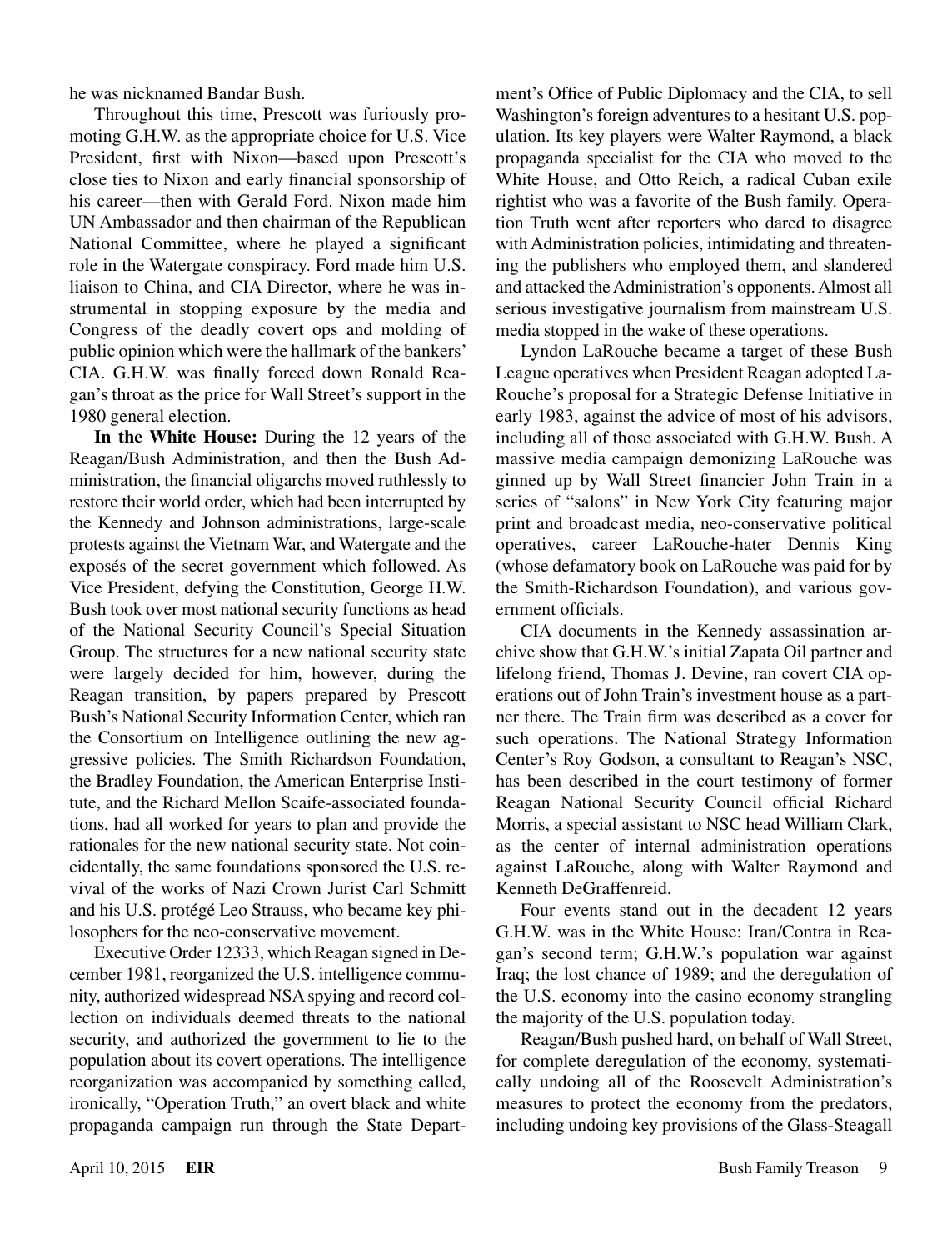regime. The Savings & Loan crisis, with Wall Street eagerly picking up the pieces, and the depression which commenced in 2008, are the most dramatic results of their policies.

The first Iraq War occurred when the increasingly psychologically challenged hyper-manic Poppy Bush changed his position, taking his marching orders directly from British Prime Minister Margaret Thatcher, who challenged his manhood. Bush ordered the U.S. invasion of Iraq, allegedly to save Saudi Arabia from the potential depredations of Saddam Hussein, because Saddam had invaded the brutal Emirate of Kuwait, Bush's former oil-drilling and financial clients. Saddam invaded after the U.S. and Britain had essentially told him that they would take no action if he did so. Thousands of Iraqis were killed in this initial attempt to destroy the viable states of the Middle East through war and genocide, redrawing the map, and reducing population to end all resistance to Anglo-American economic schemes.

Similarly, when the Berlin Wall fell in 1989, Bush declined the opportunity to

employ actual American System economics, such as the Marshall Plan, to use Europe's existing high-technology platform in the Paris-Vienna-Berlin triangle as a productive pivot in rebuilding the devastated economies of the former Soviet Union. Instead, after Thatcher delivered the Crown's wishes, Bush imposed policies which looted and destroyed these already devastated economies outright under the rubric of globalization. No state was going to ever again be allowed to challenge Anglo-American dominance: a New World Economic Order had come into being.

We will take up Iran/Contra below in discussing Jeb Bush's career. He played a significant role in those events.

#### **The Bush Babies: Come the Leviathan?**

A quick overview of Bush family political deception can be gained by watching one Presidential debate, George W. Bush's Oct. 12, 2000 foreign policy [debate](https://www.youtube.com/watch?v=jsvf1HU0KHM) with Al Gore. In it, Bush promised, as a central plank of his "compassionate conservatism," to pursue a "humble" foreign policy, avoiding the "Ugly American" stigma,



*The George H.W. Bush Record*

where America dictates to other nations because "we know best." He decried "arrogance" in foreign affairs. He argued that the American military was overextended, and that it was not America's role to be the world's policeman. He also attacked the idea of nation-building as absolutely contrary to his core beliefs.

George W. Bush was not supposed to be the next generation President after George H.W.—that role had been reserved for Jeb. Both ran for governor in 1994. Jeb lost his race in Florida to Lawton Chiles. George W., "handled" by Karl Rove, won his race against Ann Richards. Former Reagan National Security Advisor Richard Allen said that papa George H.W. Bush sported a fantastic resumé with no fundamental identity or principles—in Allen's words, "there was no there, there." George W. Bush presented the same personality without the resumé—in fact, a resumé which required endless cover-ups and fixes. He was the perfect vessel for the fascist dreams of Dick Cheney and the neo-conservative lunatics at the Project for a New American Century. They immediately set to work creating the present U.S. police state and global imperium in the wake of the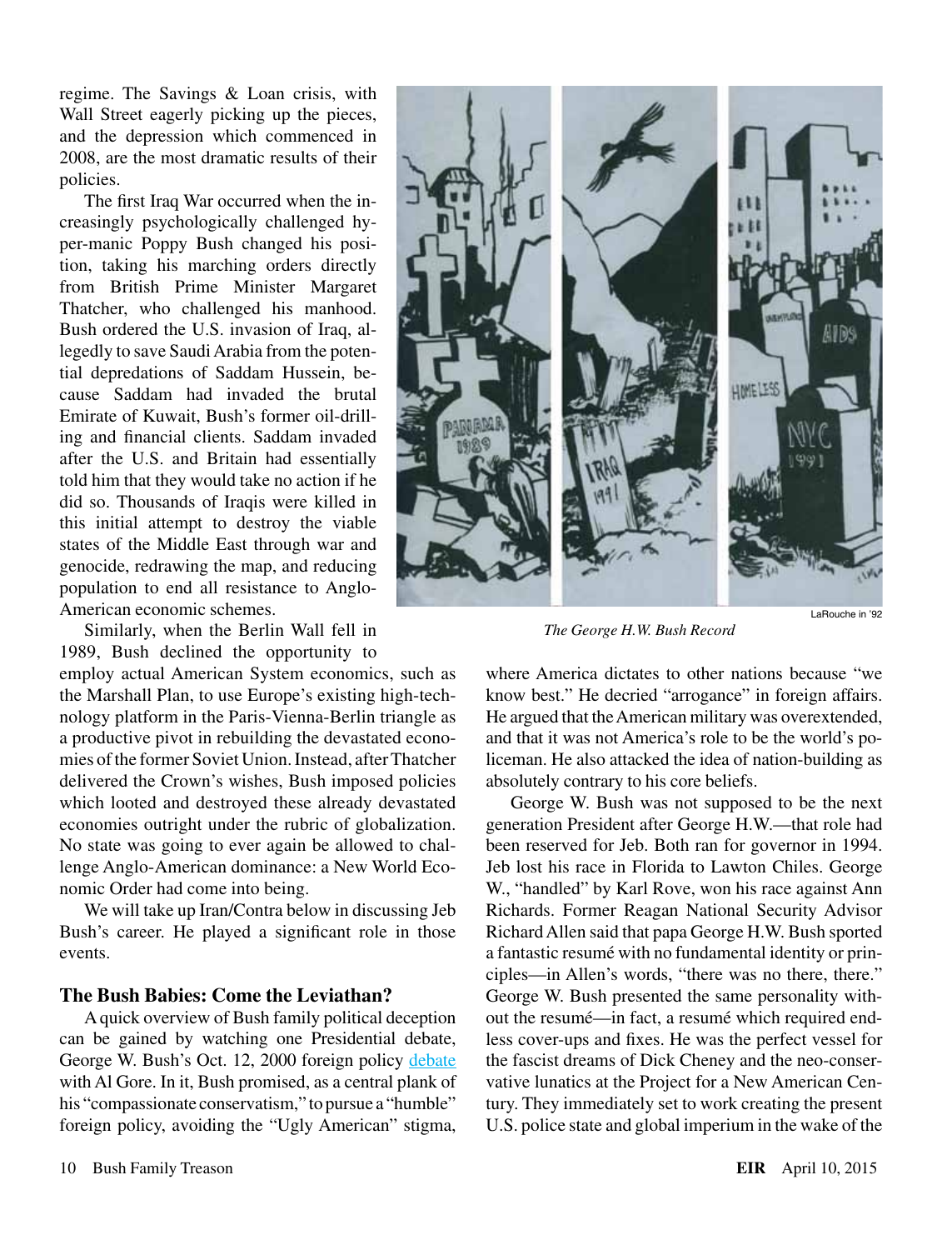Saudi attack on 9/11. The LaRouche movement covered the Nazi ideological roots of these events in the pamphlet series, "[Children of Satan,](http://archive.larouchepac.com/node/15209)" including Hitler's use of the Reichstag Fire, which he staged, in order to consolidate his rise to power.

George W. Bush evaded the draft, abused cocaine and alcohol, and went bust, but financially benefitted in every business venture he touched, bailed out by G.H.W.'s networks. Early investors in his oil exploration company included George L. Ohrstrom, Jr. of The Plains and Loudoun County in Virginia, a classmate of his father at Greenwich County Day School in Connecticut, who was, according to his son, a very secretive person rumored to work in intelligence. Another was Jim Bath, a cutout for the Bush family's longtime and massive financial support from the Saudis. Writing in *Salon* magazine in 2004, author Craig Unger puts

### Physicians' Report: Bush Wars Were Near-Genocidal

April 4—A report compiled meticulously over years has shown that George W. Bush's wars in Iraq and Afghanistan, continued by Barack Obama, killed at least 1.3 million people in those nations, and perhaps as many as 2 million.

This report was issued March 26 by the Physicians for Social Responsibility on behalf of several groups which participated over years. It "comes to the conclusion that the war has, directly or indirectly, killed around 1 million people in Iraq, 220,000 in Afghanistan and 80,000 in Pakistan, i.e., a total of around 1.3 million. Not included in this figure are further war zones such as Yemen. The figure is approximately 10 times greater than that of which the public, experts and decision makers are aware and [is] propagated by the media and major NGOs.

"And this is only a conservative estimate. The total number of deaths in the three countries named above could also be in excess of 2 million, whereas a figure below 1 million is extremely unlikely."

Only one previous study has been as exhaustive, and that was published by the British medical jourSaudi investments in Bush family-related enterprises at \$1,477,100,000.

When his first oil venture collapsed, G.W. was rescued by a company called Spectrum 7, an oil exploration company vested by the Dewitt family of Cincinnati. It merged with Bush Exploration, making George W. the new company's CEO, providing him a salary and stock. In September 1986, with Spectrum 7 near collapse, Bush was rescued by an even stranger entity—Harken Energy.

Robert Sherrill, writing in the *Texas Observer*, described Harken as having "direct links to institutions involved in drug smuggling, foreign currency manipulation, and the CIA's well-documented role in the destabilization of the Australian government." Harken received money early in its existence from George Soros, who was still a major stockholder when Bush entered the firm. At the time of W's involvement, one of its

nal *The Lancet* in 2006. It "found that 655,000 people had been killed by that time."

Considering the combined population of Iraq and Afghanistan is 65 million, the report concludes: "The figure of 655,000 deaths in the first three war years alone, however, clearly points to a crime against humanity approaching genocide. Had this been understood and recognized by the public at large, the Iraq policy of the U.S. and its European allies would not have been tenable for long." These "first three years" refer to 2001-04 in Afghanistan and 2003-06 in Iraq.

The authors note that "A poll carried out by the Associated Press two years ago found that, on average, U.S. citizens believe that only 9,900 Iraqis were killed during the occupation." Many Americans also refused, for years, to believe the extraordinary prevalence of PTSD, related psychological ailments, and suicides among returning Gulf War-era military personnel. This is testimony to the fierce, Cheneyac propagandistic control and intimidation of media practiced by the "W" Bush Administration, and continued by the Obama White House.

It also points to the moral omissions of most Americans which led them to tolerate, if not support, the Bushes' wars, and led then-Speaker Nancy Pelosi to take impeachment of George W. Bush or Dick Cheney "off the table" in 2006.

—*Paul Gallagher*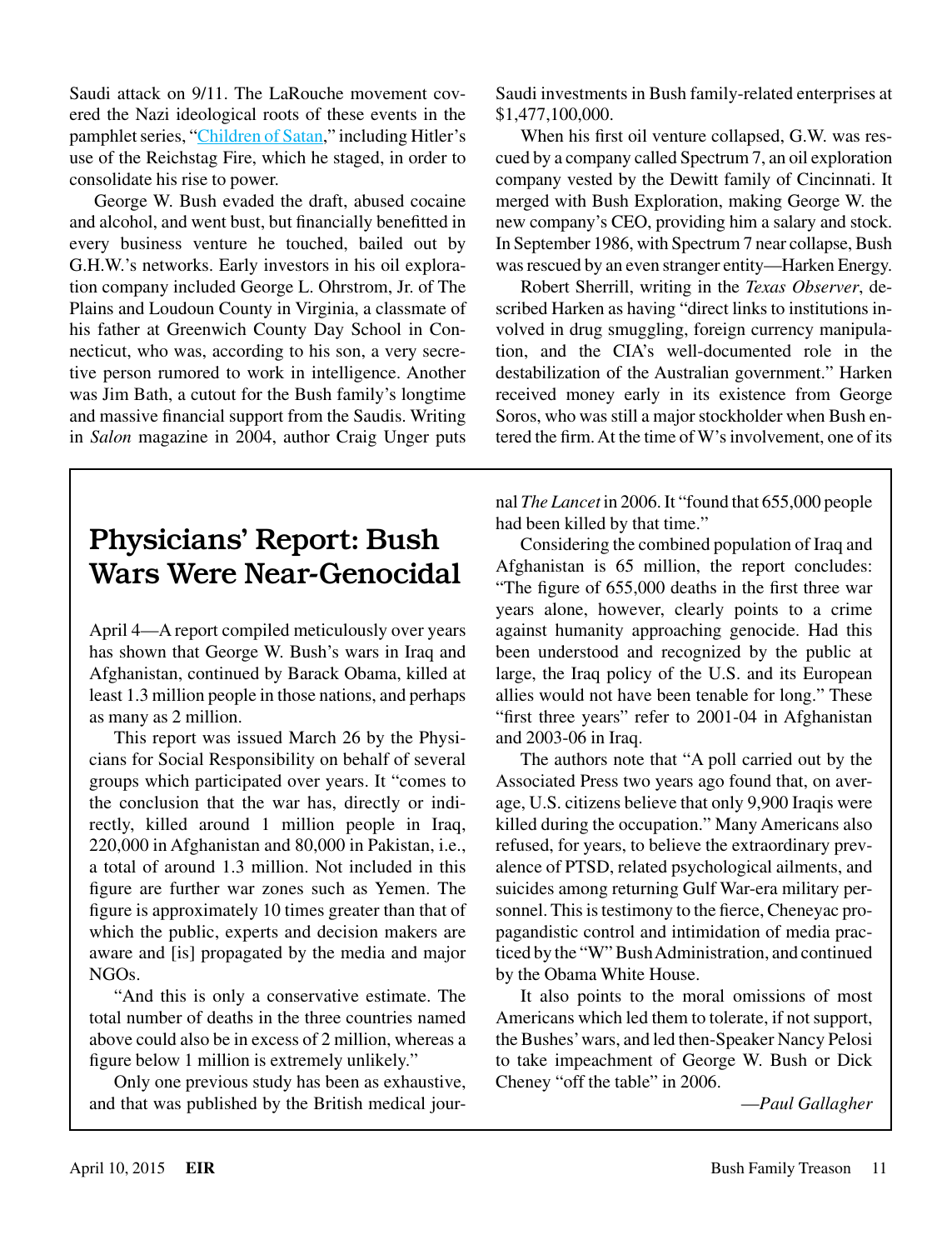

main investors was Harvard University. Richard J. Stone, Jr., the longtime chairman of Harvard Corporation, had been in the Texas oil business in the 1950s. G.H.W.'s crony in Zapata, Thomas J. Devine, had been treasurer of Stone's Texas oil company. When Harken went public amidst financial difficulties, Jackson Stephens of the powerful Arkansas Stevens family arranged the underwriting of a stock offering by the Union Bank of Switzerland worth \$25 million. As part of that deal, a seat on the board was given to its major investor, a Saudi sheikh whose banker, Khalid bin Mahfouz, was a shareholder in the infamous drug- and Saudi-connected intelligence front, BCCI bank. Harken also received huge investments from the Rupert clan of South Africa, which had close ties with the apartheid regime.

When Harken started to collapse, it suddenly beat out oil giant Amoco for offshore drilling rights in Bahrain, despite the fact that it had never drilled offshore or worked in a foreign country. The company's stock soared and George Bush cashed out his shares two months later, with a profit of nearly \$850,000. Bush and other insiders knew, however, that the company was near collapse, raising a strong smell of insider trading.

Next, Bush, with his \$850,000, and further help from father's friends and his own Yale friend Roland Betts, purchased a piece of the Texas Rangers baseball team. Karl Rove, who started his career as an assistant to G.H.W. at the Republican National Committee, loved to portray Bush as a manager of the Rangers. That, and W's "born-again" Christian cure of his drug addictions, provided the story by which this incompetent could be sold to the public.

#### **And Now Comes Jeb**

Despite the claim that Jeb is the smart Bush baby, his profile is not that much different from his brother's. Both were heavily involved in G.H.W.'s Presidential campaigns, both enjoy significant support from Wall Street and London, both claim policies of "compassionate conservatism," whose true meaning is fascism with a democratic face.

After graduating from the University of Texas with a degree in Latin American studies, Jeb's first job was as a banker, first in Texas and then in Venezuela. He worked for Texas Commerce Bank, a bank associated with G.H.W's close advisor and former Secretary of State Jim Baker.

Jeb came back to the United States to work for his father's 1980 Presidential campaign in Florida. He immediately inserted himself into Miami's Cuban exile networks, a hotbed of continuing anti-Castro and other CIA operations.

Based on Armando Codina's fanatical support of G.H.W., and knowledge that the Bush name would open many doors, the wealthy Cuban real estate investor made Jeb his partner. Codina put Bush's name on his company roster and gave him 40% of the profits despite the fact that Jeb had no experience in real estate. According to the *St. Petersburg Times,* one Miami real estate deal in 1984 was typical. Bush invested just \$1,000 in an office building called Museum Tower. By 1990, he sold out for \$346,000, all courtesy of Codina.

In 1992, *Mother Jones* examined the Bush family's business dealings. With respect to Jeb, after detailing several shady deals, it spoke to a prosecutor who dealt with Jeb's association with Miguel Recarey. He told them that in considering whether Jeb was a crook, or merely stupid, he concluded that Jeb was stupid.

The Recarey case is typical. Recarey was a Cuban exile who, according to the *Washington Post,* "collected assault rifles, traveled with heavy security, and had his office wired with sophisticated eavesdropping equipment. He had a checkered past that included jail time for income tax evasion. He bragged about his ties to Tampa crime boss Santo Trafficante, Jr."

Trafficante, of course, played a central role in CIA assassination attempts against Fidel Castro.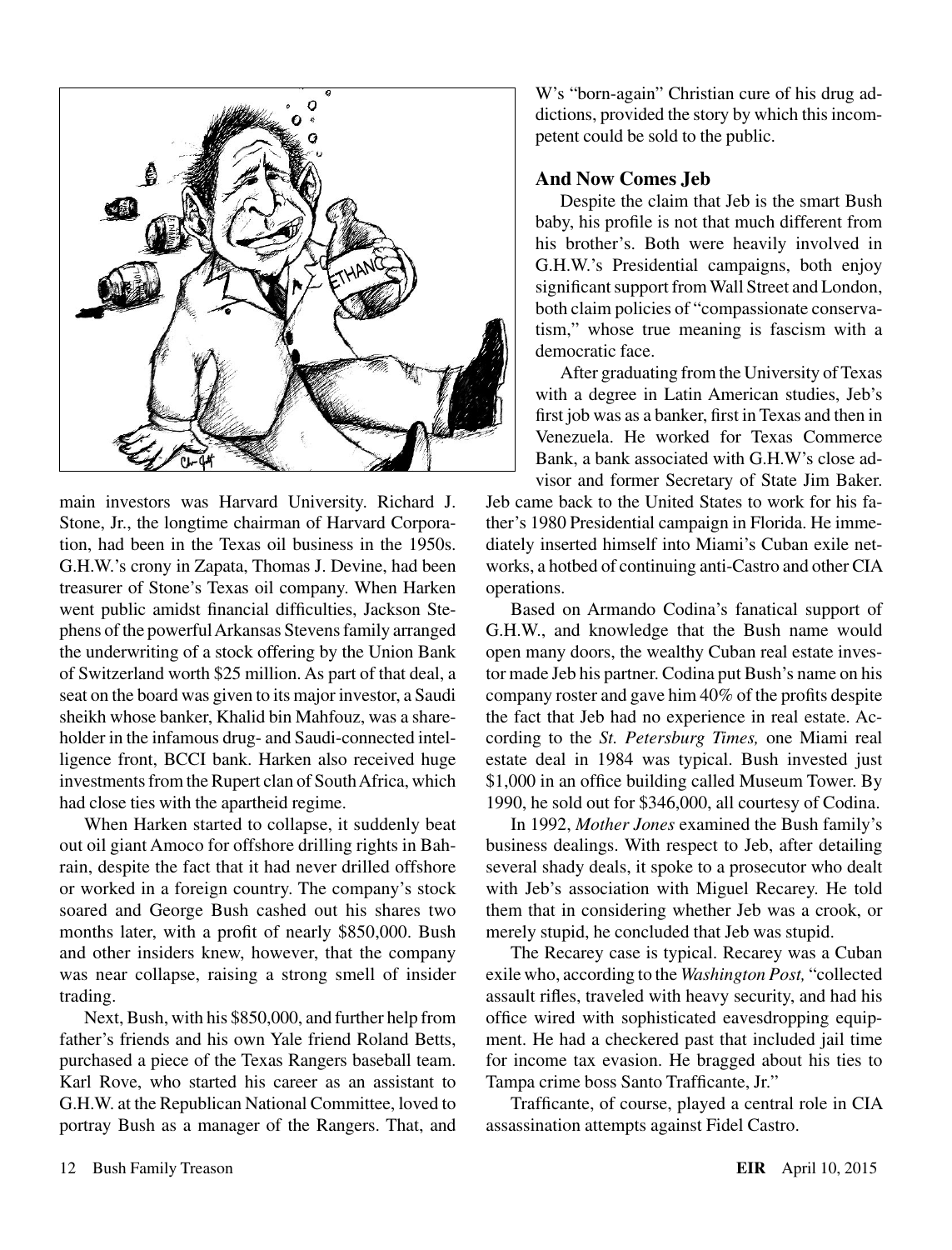

*Jeb Bush at the Conservative Political Action Committee (CPAC), 2015.*

about this covert action. When G.H.W. became President, he pardoned all the key Reagan Administration officials Walsh had indicted.

 In their efforts to fund the Contras covertly, the CIA and G.H.W. turned to the Saudis, who put in millions, and to drug running, particularly cocaine. Early in the operation, the CIA obtained a waiver from Attorney General William French Smith, which excused them from reporting drug-running activities by "contractors." The Contra drug-running and financing activities included support from the Medellín cartel and networks associated with former Nazi Klaus Barbie.

Recarey had a booming health maintenance organization, IMC, which was participating in a federal pilot project to test the viability of HMOs in reducing Medicare costs. When he needed a special waiver to expand his business, Jeb joined in a lobbying effort for Recarey in Washington, D.C., after receiving a \$74,000 consulting fee from Recarey on a real estate deal which never took place. IMC collapsed amidst charges of massive Medicare fraud. Recarey fled the country after receiving an expedited IRS refund on taxes, finding sanctuary first in Venezuela, then in Spain.

But IMC was more than a federal boondoggle funded by Bush "free enterprise," "kill them by cutting medical care" proponents. According to Oliver North's notebooks from the Iran/Contra scandal, IMC was providing free medical treatment for G.H.W.'s illegal Contra "freedom" fighters.

Numerous sources place Jeb playing a central role in G.H.W.'s illegal activities on behalf of the Contras. Miami was a central recruiting ground for the Contras, and a hotbed of the money laundering which funded their activity after Congress prohibited federal funding in 1984. G.H.W. had escaped indictment by Lawrence Walsh in the Iran-Contra scandal by claiming he was "out of the loop." As the Walsh investigation was winding down and there was no possibility that G.H.W. would be prosecuted, he turned over a long-subpoenaed diary which stated that he knew more than anyone

More significantly, the Contras were savage killers who engaged in genocide throughout Central America. Journalists who sought to expose the Contra role in the flood of cocaine that hit the United States, including the *San Jose Mercury*'s Gary Webb, were subjected to harassment, ridicule, and firing by their publishers. Years later, the CIA admitted that it knew that Contra financing involved drug dealing.

In 1986, at the height of the Contra efforts, Jeb joined the five-person board of a new Swiss-owned bank in Miami called the Private Bank and Trust. The *Miami Herald* described the bank as a place where "the money of wealthy foreigners," mostly Latino investors, "is managed—very discreetly." The newspaper noted the bank's "extreme secrecy." Some of its clients were said to be linked to the drug cartels. Four years later, federal regulators seized the private bank, based on misappropriation of client funds.

Jeb also partnered in business with Richard Lawless, Jr., a former top CIA official and a major figure in the Iran/Contra dealings. Lawless was reportedly close to central figures in the Contra scandal, including lawyer David Addington and Alan Fiers, Jr.

These efforts of Jeb and his father on behalf of CIAconnected terrorists were not limited to the Contras. Jeb and his father were both crucial to the pardon of Orlando Bosch, who blew up a Cuban civilian airliner carrying the Cuban Olympic fencing team, and engaged in